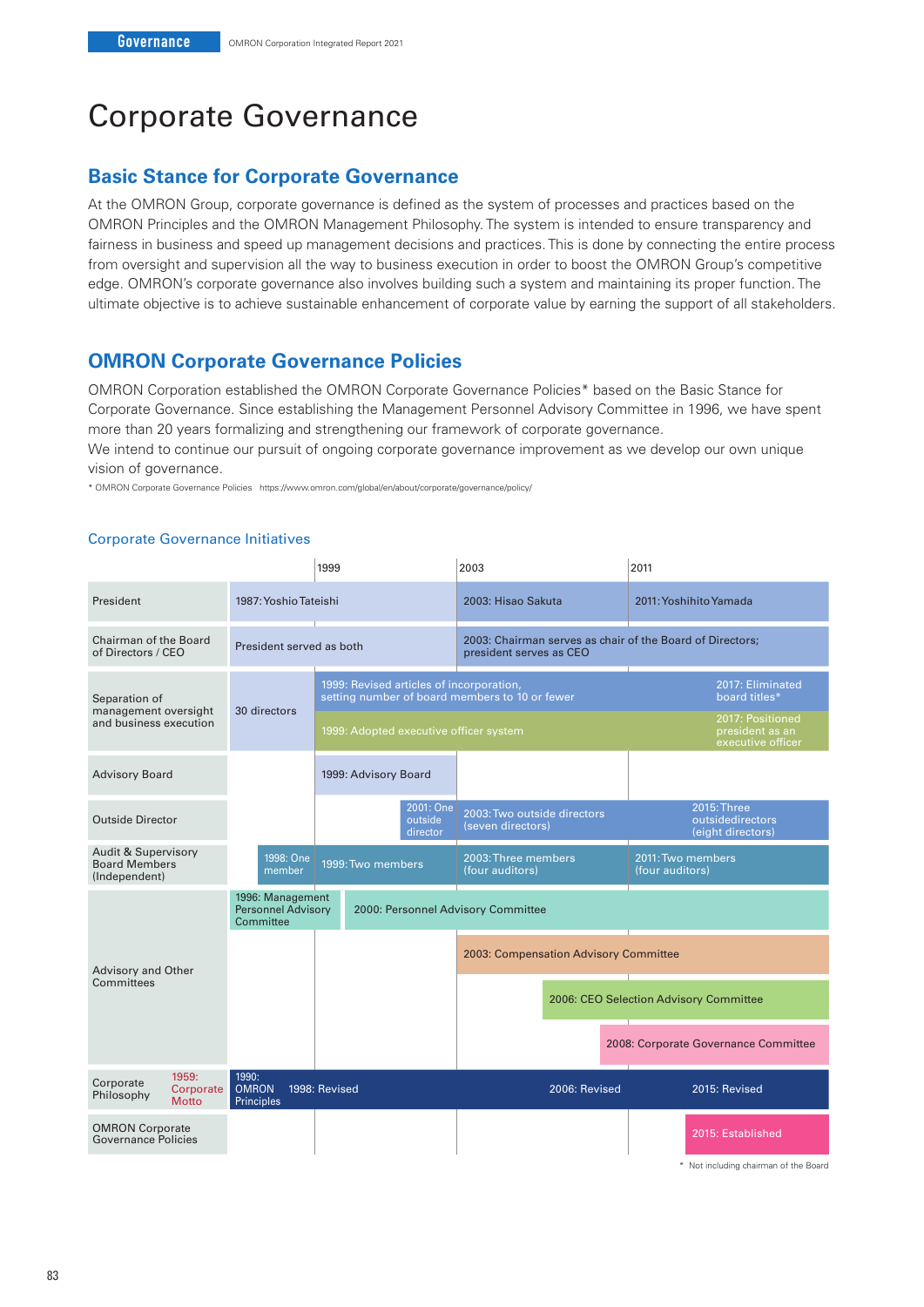## **Corporate Governance Framework**

OMRON has elected to be a company with an Audit & Supervisory Board.

The OMRON Board of Directors is made up of eight members to ensure substantive discussion and deliberations. OMRON has separated the management oversight and business execution functions within the company, creating a system whereby the majority of Board Directors are not engaged directly in business operations. We have also adopted a policy setting the ratio of outside directors to at least one-third of the total number of directors on the board. To increase objectivity on behalf of the Board of Directors, the titles and roles of chair of the Board and President (CEO) have been separated. The Chairman serves as chair of the Board of Directors with no direct corporate representational authority.

OMRON has established several advisory committees to enhance the oversight functions of the Board of Directors. These committees include the Personnel Advisory Committee, the CEO Selection Advisory Committee, the Compensation Advisory Committee, and the Corporate Governance Committee. The Personnel Advisory Committee, the CEO Selection Advisory Committee, and the Compensation Advisory Committee are all chaired by outside directors with at least half of the committee members being outside directors. The CEO is not a member of any of these committees. The chair and members of the Corporate Governance Committee are outside directors and outside members of the Audit & Supervisory Board. This structure offers another layer of transparency and objectivity to the decision-making process.

In these policies, OMRON has created a hybrid governance framework that combining the best features of a company with an Audit & Supervisory Board and a company with a Nomination Committee.

Outside directors and outside members of the Audit & Supervisory Board attended the 13 meetings of the Board of Directors held during fiscal 2020 at a rate of 100% and 96.2%, respectively. Outside members had an attendance rate of 96.2% at the 13 meetings of the Audit & Supervisory Board.



## Fiscal 2021 OMRON's Corporate Governance Structure

\* The Sustainability Committee identifies important issues relating to sustainability in the focus domains, the head office divisions, and various committees (the Corporate Ethics & Risk Management Committee, the Information Disclosure Executive Committee, and the Group Environment Activity Committee) and oversees them on a Group-wide basis

#### **Board of Directors**

Selects board directors, auditors, and executive officers, determines compensation for directors and executive officers, makes decisions on important business issues, and performs other supervisory functions.

#### **Compensation Advisory Committee**

Sets policies for director and executive officer compensation; deliberates compensation levels and specific compensation packages.

#### **Audit & Supervisory Board**

Oversees corporate governance framework and execution business operations; conducts audits of day-to-day business activities, including those performed by directors.

#### **Corporate Governance Committee**

Oversees ongoing corporate governance improvement; deliberates policies to advance management transparency and fairness.

#### **Personnel Advisory Committee**

Sets standards and policies related to selecting and hiring directors, Audit & Supervisory Board members, and executive officers; deliberates on proposed candidates.

#### **Executive Council**

Deliberates and discusses important operational matters within the scope of the authority of the president and CEO; determines future direction.

#### **CEO Selection Advisory Committee**

Deliberates candidates for selection as new CEO; deliberates succession plans and candidates in the event of an emergency.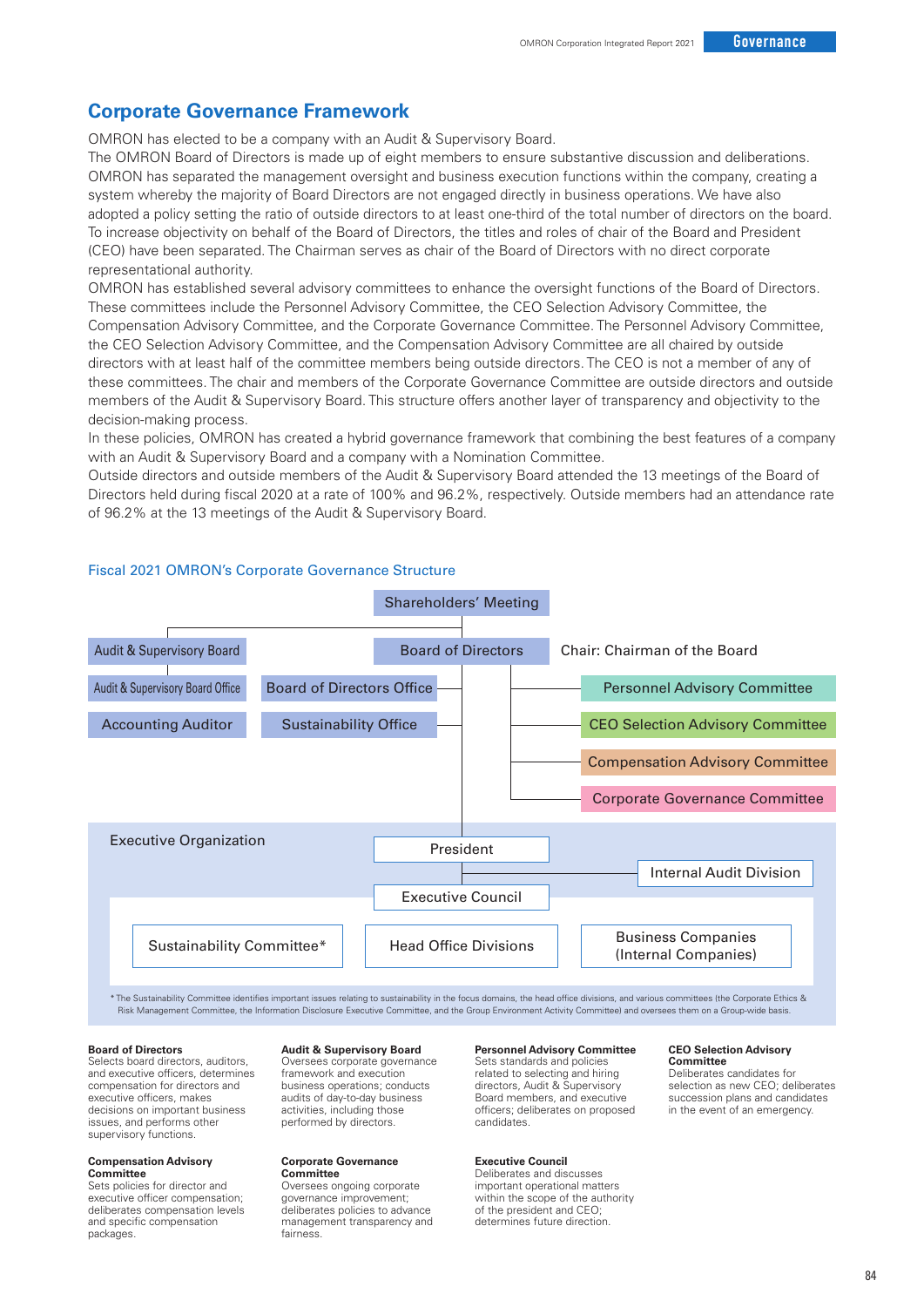#### Fiscal 2021 Advisory Committee

| Title                                          | Name                | Personnel<br>Advisory<br>Committee | <b>CEO</b> Selection<br>Advisory<br>Committee | Compensation<br>Advisory<br>Committee | Corporate<br>Governance<br>Committee |
|------------------------------------------------|---------------------|------------------------------------|-----------------------------------------------|---------------------------------------|--------------------------------------|
| Chairman of the Board                          | Fumio Tateishi      |                                    |                                               |                                       |                                      |
| Representative Director                        | Yoshihito Yamada    |                                    |                                               |                                       |                                      |
| Representative Director                        | Kiichiro Miyata     |                                    |                                               |                                       |                                      |
| Director                                       | Koji Nitto          |                                    |                                               |                                       |                                      |
| Director                                       | Satoshi Ando        | C                                  |                                               |                                       |                                      |
| Outside Director                               | Eizo Kobayashi ◆    |                                    | $\circledcirc$                                |                                       | $\circledcirc$                       |
| Outside Director                               | Takehiro Kamigama ◆ | г                                  |                                               | $\circledcirc$                        | ∩                                    |
| Outside Director                               | Izumi Kobayashi ◆   | $\circledcirc$                     | $\mathbf{L}$                                  | $\Box$                                | ш                                    |
| Audit & Supervisory Board Member (Full-time)   | Shuji Tamaki        |                                    |                                               |                                       |                                      |
| Audit & Supervisory Board Member (Full-time)   | Kiyoshi Yoshikawa   |                                    |                                               |                                       |                                      |
| Audit & Supervisory Board Member (Independent) | Hideyo Uchiyama ◆   |                                    |                                               |                                       |                                      |
| Audit & Supervisory Board Member (Independent) | Tadashi Kunihiro ◆  |                                    |                                               |                                       |                                      |

© Chairperson OVice-Chairperson □ Committee Member ◆ Independent under Tokyo Stock Exchange rules

#### Approach to Composition of Board of Directors

In order to strengthen the supervisory function of the Board of Directors, OMRON supervision from execution, and the majority of the Board consists of Directors who are not involved with business execution. In addition, at least one-third of the Board of Directors consists of Outside Directors. To ensure independence, Outside Directors and Outside Audit & Supervisory Board Members (Independent) are appointed based on OMRON's Independence Requirements for Outside Executives. The diversity of the Board of Directors will also be ensured by providing a well-balanced mix of human resources with experience, expertise, and knowledge among the Directors and Audit & Supervisory Board Members.

#### Composition of Board of Directors



## Main Areas of Experience and Expertise of Outside Directors and Audit & Supervisory Board Members (Independent)

| Name & Title                       |                                                              | Corporate<br>management | Financial<br>accounting | Legal<br>Compliance<br>Internal controls | Global business &<br>expatriation | Manufacturing<br>technology<br>R&D | Background<br>and Qualifications               |
|------------------------------------|--------------------------------------------------------------|-------------------------|-------------------------|------------------------------------------|-----------------------------------|------------------------------------|------------------------------------------------|
| Eizo Kobayashi                     | Outside Director                                             |                         |                         |                                          |                                   |                                    | General trading<br>company                     |
| Takehiro Kamigama Outside Director |                                                              |                         |                         |                                          |                                   |                                    | Manufacturing                                  |
| Izumi Kobayashi                    | Outside Director                                             |                         |                         |                                          |                                   |                                    | Financial and<br>international<br>organization |
| Hideyo Uchiyama                    | Audit & Supervisory<br><b>Board Members</b><br>(Independent) |                         |                         |                                          |                                   |                                    | Certified public<br>accountant                 |
| Tadashi Kunihiro                   | Audit & Supervisory<br><b>Board Members</b><br>(Independent) |                         |                         |                                          |                                   |                                    | Lawyer                                         |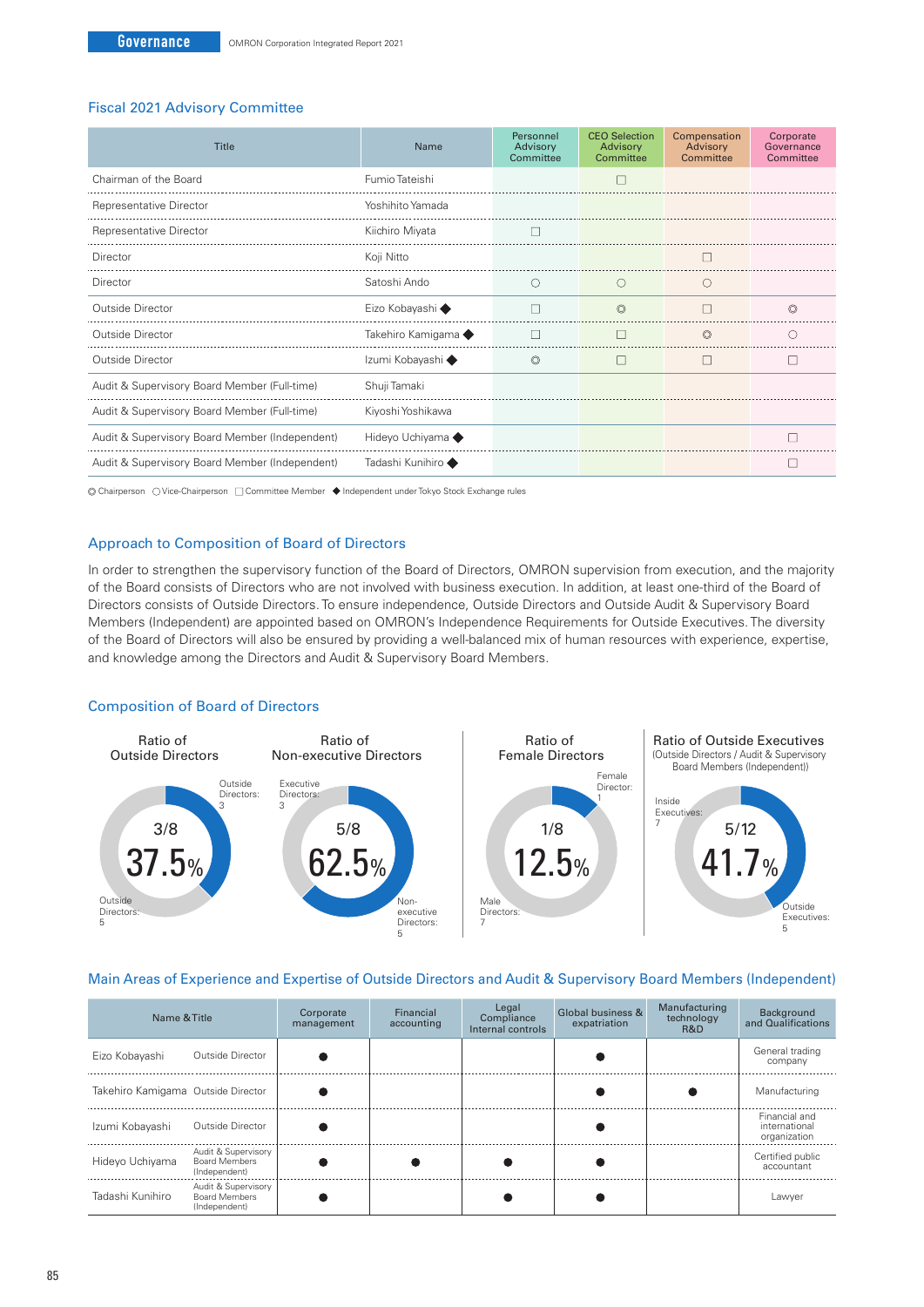# **Director Compensation**

#### Compensation Policy for Directors

| <b>Basic Policy</b>                       | The Company shall provide compensation sufficient to recruit as directors exceptional people who are capable of putting the<br><b>OMRON</b> Principles into practice.<br>. The compensation structure shall be sufficient to motivate directors to contribute to sustainable enhancement of corporate value.<br>The compensation structure shall maintain a high level of transparency, fairness, and rationality to ensure accountability to<br>shareholders and other stakeholders.                                                                                                                                                                                                                                                                                                                                                                                                                                                                                                                    |
|-------------------------------------------|----------------------------------------------------------------------------------------------------------------------------------------------------------------------------------------------------------------------------------------------------------------------------------------------------------------------------------------------------------------------------------------------------------------------------------------------------------------------------------------------------------------------------------------------------------------------------------------------------------------------------------------------------------------------------------------------------------------------------------------------------------------------------------------------------------------------------------------------------------------------------------------------------------------------------------------------------------------------------------------------------------|
| <sup>2</sup> Structure of<br>Compensation | Compensation for directors shall consist of a base salary, which is fixed compensation, and performance-linked<br>compensation, which varies depending on the Company's performance.<br>· The compensation composition ratio of performance-linked compensation to base salary shall be determined according to<br>each Director's role and responsibility.<br>Compensation for outside directors shall consist of a base salary only, reflecting their roles and the need for maintaining<br>independence.                                                                                                                                                                                                                                                                                                                                                                                                                                                                                              |
| <b>8</b> Base Salary                      | The amount of a base salary, paid monthly, shall be determined by taking into account the salary levels of other companies,<br>as surveyed by a specialized outside organization.                                                                                                                                                                                                                                                                                                                                                                                                                                                                                                                                                                                                                                                                                                                                                                                                                        |
| 4 Performance-<br>Linked<br>Compensation  | As short-term performance-linked compensation, the Company shall provide bonuses linked to yearly performance indicators, and<br>to the degree of achievement of performance targets. Bonuses shall be paid as a lump sum after the conclusion of the fiscal year.<br>As medium-to long-term performance-linked compensation, the Company shall grant stock compensation linked to the degree of<br>achievement of the goals of the medium-term management plan, and to the improvement in corporate value (value of stock).<br>· The performance-linked component of stock compensation shall be paid after the medium-term management plan concludes,<br>while the non-performance-linked component shall be paid after the Director retires.<br>The Company shall determine the target amounts for short-term performance-linked compensation and medium- to long-term<br>performance-linked compensation based on the target pay mix specified according to each director's role and responsibility. |
| <b>6</b> Compensation<br>Governance       | The compensation composition, compensation composition ratio, level of the base salary, as well as performance indicators<br>and evaluation methods of performance-linked compensation shall be determined based on the deliberations and<br>recommendations of the Compensation Advisory Committee.<br>The amount of compensation for each Director shall be determined by a resolution of the Board of Directors reflecting the<br>deliberations and recommendations of the Compensation Advisory Committee.                                                                                                                                                                                                                                                                                                                                                                                                                                                                                           |

#### Overview of Compensation Structure for Directors (From fiscal 2021)

#### (1) Compensation Composition Ratio

Compensation to Directors and Executive Officers consists of a base salary (fixed compensation) and compensation according to Company performance, namely short-term performance-linked compensation (bonuses) and medium-to-long-term, performance-linked compensation (stock compensation). The ratio of compensation consisting of performance-linked compensation compared to base salary has been determined for each role:



\* The ratio is based on the assumption that the performance targets are set as 100% for each performance-linked compensation.

#### (2) Base Salary

A base salary is paid monthly to Directors and Executive Officers as fixed compensation. Base salaries are determined for each role by taking into account the salary levels of officers at other companies (benchmarked companies of the same industry and scope selected by the Compensation Advisory Committee), as surveyed by a specialized outside organization.

#### (3) Short-term Performance-linked Compensation (Bonuses)

Bonuses are paid as a lump sum after the fiscal year concludes to Executive Officers and Directors excluding Outside Directors as short-term performancelinked compensation, which is linked to yearly performance indicators and the degree of achievement of performance targets. Director bonuses vary between 0% and 200% according to the achievement of operating income, net income, and ROIC targets defined in the annual operating plan.



#### (4) Medium-to-long-term, performance-linked compensation (stock compensation)

P82 Medium-to-long-term, performance-linked compensation  $\rightarrow$ Stock compensation is paid as medium-to-long-term, performance-linked compensation to Executive Officers and Directors excluding Outside Directors. Stock compensation comprises the performance-linked component (60%), which is linked to the degree of achievement of the medium-term management plan, and the nonperformance- linked component (40%), which aims for retention and motivation to improve share prices over the mediumto long-term, and is paid under the condition of a certain term of service. The performance-linked component of stock compensation is paid after the medium-term management plan concludes, while the non-performance-linked component is paid after the Director retires. The performance-linked component will fluctuate in the range of 0% to 200% depending on the degree of achievement of performance targets in the medium-term management plan. In the event of serious misconduct during their term of office, and such misconduct harms the Company, the Compensation Advisory Committee will deliberate and make a recommendation. Based on this discussion and recommendation, the Board of Directors and President shall resolve to limit the payment of stock-based compensation for Directors and Executive Officers, respectively.

#### (5) Performance indicators of performance-linked compensation

- Short-term performance-linked compensation (bonuses) sets indicators to evaluate profitability and efficiency for the achievement of the short-term management plan based on the medium-term management plan.
- Medium-to-long term, performance-linked compensation (stock compensation) sets indicators to evaluate profitability and efficiency from a financial perspective, improved corporate value compared to the stock market from a corporate value perspective, and sustainable management from a nonfinancial perspective for the achievement of the medium-term management plan.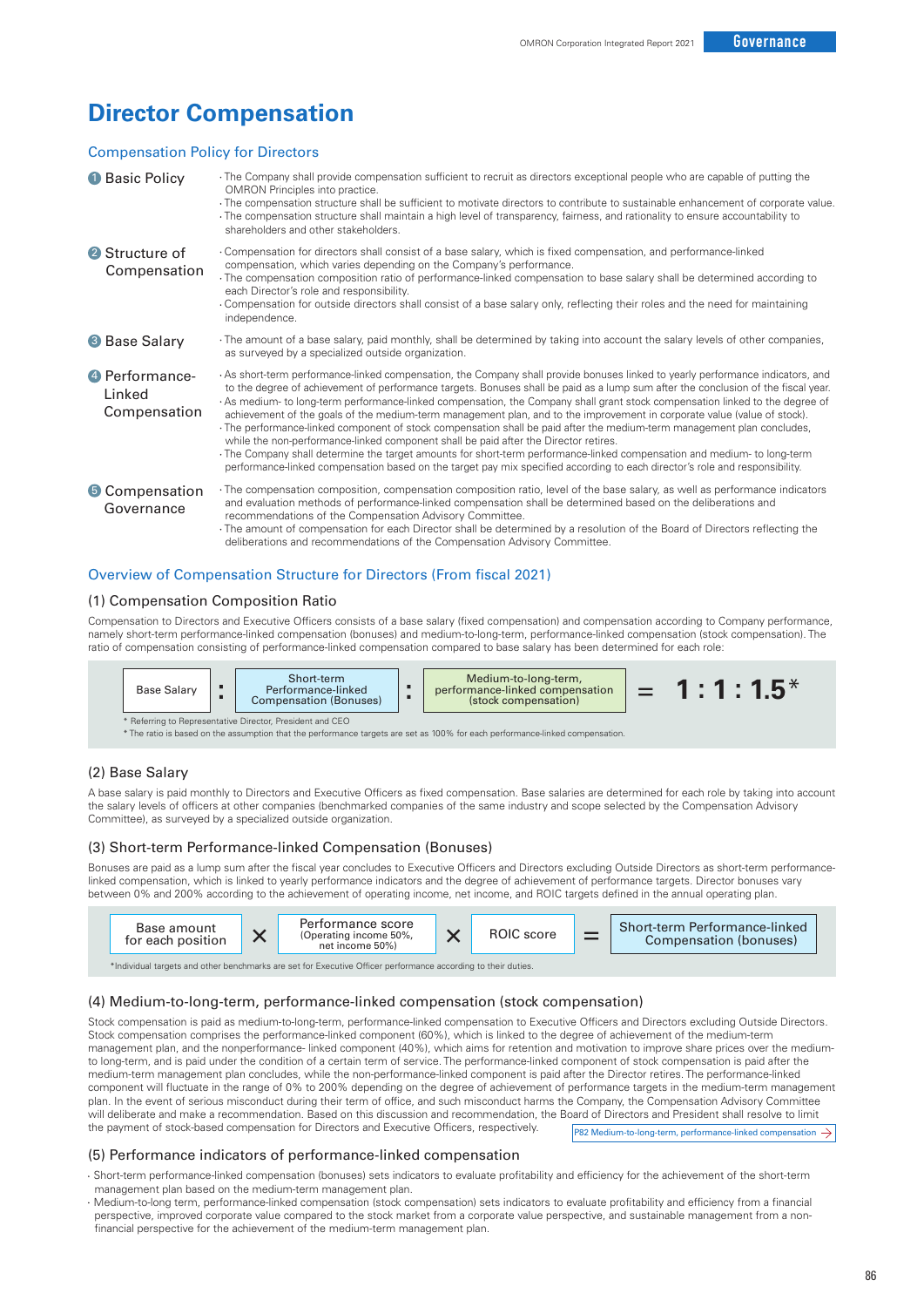# **Initiatives Towards Improving the Board of Directors' Effectiveness**

#### Status of Initiatives Towards Improving the Board of Directors' Effectiveness

The Company ensures transparency and fairness in business management, speeds up management decisions and practices, and strives to boost the OMRON Group's competitive edge. The ultimate objective is to achieve sustained enhancement of corporate value. To this end, the Company reinforces the oversight functions of Board of Directors through initiatives for improving its effectiveness.

Such initiatives are undertaken in a cycle of (1) evaluation of Board of Directors' effectiveness, and (2) determination of the operational policy and focus themes of Board of Directors and formulation and implementation of annual plans.

#### (1) Evaluation of Board of Directors' effectiveness

The Company's evaluation of Board of Directors' effectiveness is conducted by Corporate Governance Committee chaired by a Director (Independent) and comprising only Directors (Independent) and Audit & Supervisory Board Members (Independent) (hereinafter "Outside Executives"). Outside Executives act as members of Board of Directors while having the perspectives of all stakeholders including the shareholders. Corporate Governance Committee, which is composed only of Outside Executives, performs evaluations in order to ensure that evaluations are both objective and effective.

#### (2) Determination of the operational policy and focus themes of Board of Directors and formulation and implementation of annual plans

Based on the evaluation results by Corporate Governance Committee in (1) and the business environment, etc., Board of Directors determines its operational policy and focus themes for the next fiscal year. Board of Directors formulates and implements annual plans based on this operational policy.

The Company continues to improve Board of Directors' effectiveness by implementing (1) and (2) above on a yearly basis. Corporate Governance Committee has evaluated these initiatives to be the Company's unique, optimal activities that are both objective and effective. Board of Directors recognizes the Company's initiatives as being more effective than evaluations by third parties.



# **Evaluation of the Board of Directors' Effectiveness for Fiscal 2020**

The methods of the evaluation of Board of Directors' effectiveness and the evaluation items in the self- evaluation for fiscal 2020 are as described below.

## 2-1. Evaluation Methods

#### 1 Self-evaluations by Directors and Audit & Supervisory Board Members

 Each Director and Audit & Supervisory Board Member performed self-evaluations of the contents of discussions at the meetings of the Board of Directors and the extent of oversight functions exercised, immediately following each meeting of the Board of Directors.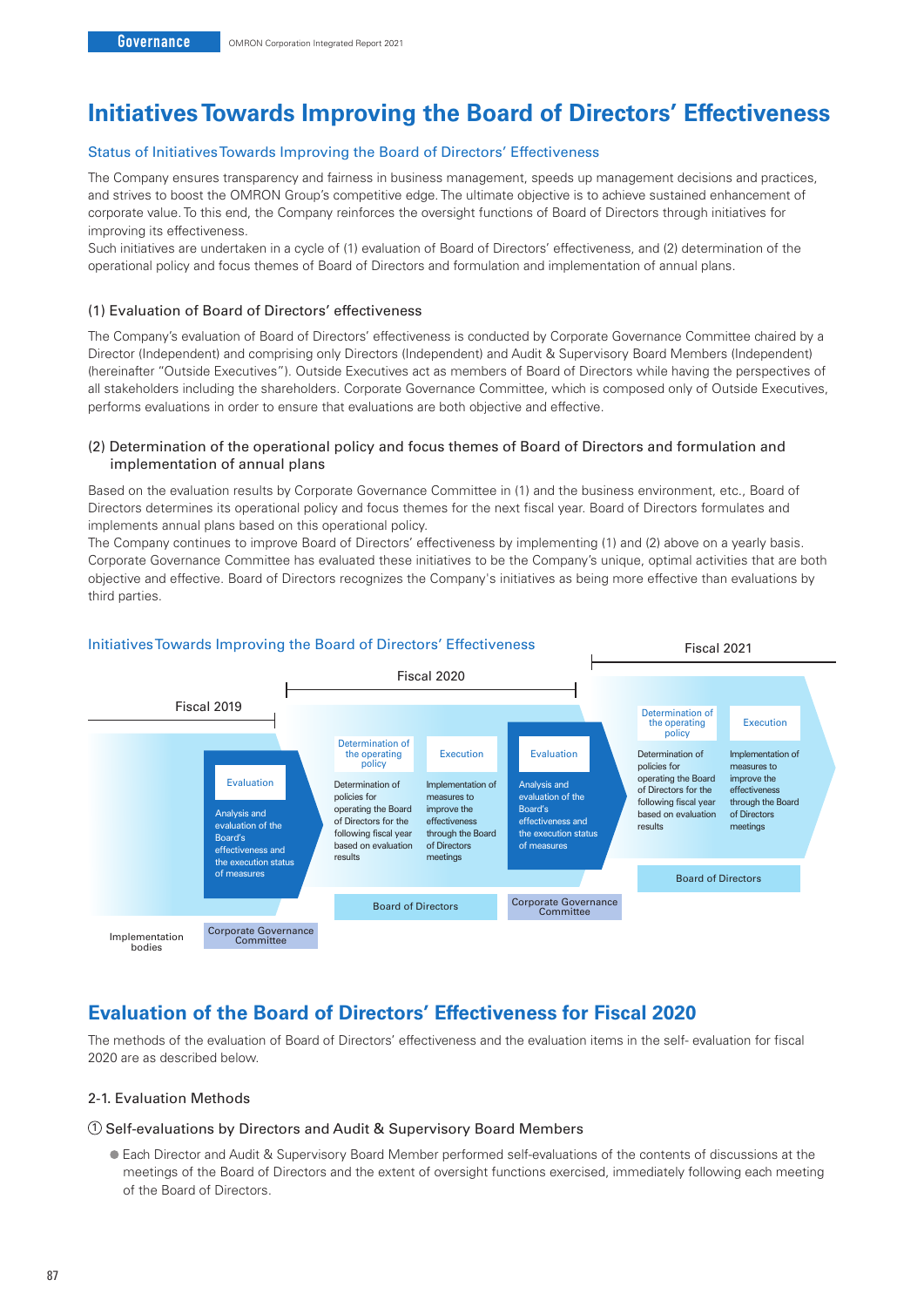Each Director and Audit & Supervisory Board Member performed self-evaluations of the operation, etc. of the Board of Directors over the course of the year following the meeting of the Board of Directors held in February and March 2021.

## 2 Interviews by the Chair of Board of Directors

 The Chair of the Board of Directors conducted individual interviews with Directors and Audit & Supervisory Board Members between January and March 2021.

#### 3 Evaluation by Corporate Governance Committee

The Corporate Governance Committee evaluated the Board of Directors' effectiveness in March and April 2021.

#### 2-2. Self-evaluation Items

Self-evaluation items are as follows. Evaluations were performed from the perspectives of whether or not Board of Directors sufficiently exercised its oversight functions, and whether it contributed to the exercise of its oversight functions. Evaluations are performed by completing anonymous questionnaires. For each evaluation item, answers are provided using five-point scales and free comment fields.

#### 1 Self-evaluations performed immediately following meetings of Board of Directors

- Content of discussions at the meeting of Board of Directors
- Extent of oversight functions exercised by Board of Directors are demonstrated

#### 2 Self-evaluations for the entire year, performed at the end of the fiscal year

- 1. Operation of Board of Directors
	- 1) Board of Directors Operational Policy for Fiscal 2020
	- 2) Focus themes for fiscal 2020
- 3) Deliberations and reports regarding issues other than focus themes
- 4) Board of Directors operational policy for fiscal 2021 and its focus themes
- 2. Increasing information sharing opportunities
- 1) Separate meetings
- 2) Initiatives on information sharing opportunities
- 3. Advisory Committees
- 4. Other Overall Issues regarding Board of Directors

## 3 Other self-evaluations

 (evaluations performed when new officers are appointed, when medium-term management plans are formulated, when changes are made to the corporate governance system, etc.)

- Scale and composition of Board of Directors
- State of operations of Board of Directors
- $\bullet$  Operation of the advisory committees

# **Results of Evaluation of Board of Directors' Effectiveness for Fiscal 2020**

Corporate Governance Committee conducted an evaluation of Board of Directors' effectiveness for fiscal 2020 and reported the results of the evaluation at Board of Directors meeting held on May 14.

## **Board of Directors Operational Policy for Fiscal 2020**

"To enable the OMRON Group to deliver new value in this period of social structure transformation, Board of Directors will exercise its oversight functions in a multifaceted manner and from the short-term and medium- to long-term perspectives."

## **Focus Themes**

- Business operations with COVID-19 in mind
- **Response to increasing geopolitical risks**
- Creation of new businesses in the period of transformation and taking on the challenge of new business model development
- Building a new core information system
- Determination of the direction of next long-term vision with new values in mind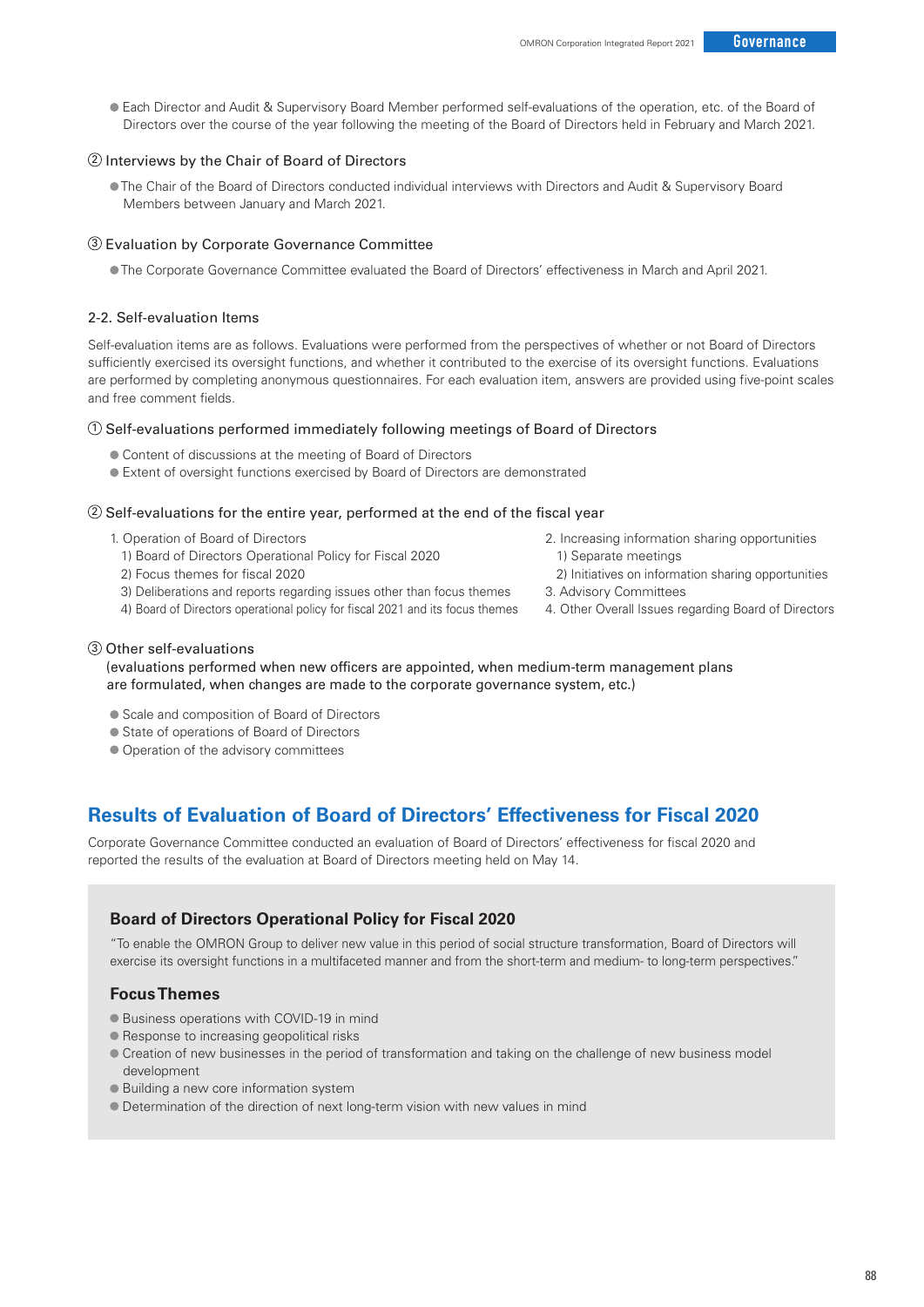#### 3-1. General comments on evaluation

#### 1 Operation of the Board of Directors

In order to realize further improvements in corporate value, based on the results of the evaluation of the Board of Directors' effectiveness for fiscal 2019, the Board of Directors discussed the Board of Directors' operation policy for fiscal 2020. The Board determined that in fiscal 2020, on top of the need to respond to the COVID-19 pandemic, it is important to accurately and speedily grasp global changes, and to provide new value during this period of transformation of the social structure. Based on these discussions, the Board of Directors set the "exercise of its oversight functions in a multifaceted manner and from the short-term and medium- to long-term perspectives" as its operation policy, and listed five focus themes. Based on this operation policy of the Board of Directors, the President and CEO reported on issues including initiatives for focus themes and the status of responses to environmental changes to the Board of Directors, and discussed the issues. (\*Please refer to 3-2. 10) "Initiatives regarding focus themes" below for more details on focus themes.)

While the next long-term vision had been scheduled to start in fiscal 2021, affected by the COVID-19 global pandemic, the Company placed the highest priorities on crisis response so as to ensure business continuity and profits. At the same time, since it is necessary to conduct preparations and transformation for the world after the containment of the COVID-19 pandemic ("post-COVID"), the President and CEO proposed to the Board of Directors to postpone the start of the next long-term vision by a year. In addition, besides resolving social issues based on SDGs, it was suggested that the next long-term vision should be formulated such that it reflects initiatives made from a medium- to long-term perspective in preparation for the post-COVID world. With regard to this, the Board of Directors deemed the postponement of the start of the next long-term vision to be appropriate. The Board also debated the importance of recognizing the speed of transformation of the social structure and the messages that must be given to both parties within and outside the Company when announcing the reason for the postponement. In particular, in order to adapt to the rapid speed of change of the social structure, the Board reaffirmed the necessity of accelerating responses at a pace beyond current expectations.

In addition to the above, the President and CEO reported the status of business execution to the Board of Directors, on issues including: the status of response to COVID-19, the performance of each fiscal year in light of the impact thereof, the short-term management plan of each BC, and initiatives related to sustainability. Regarding these issues, the Board of Directors positively evaluated the President and CEO's business operations amidst the COVID-19 crisis. Furthermore, from the perspective of social structural changes due to COVID-19, geopolitical risks and such, the Board discussed the importance of further strengthening existing businesses, creating new business opportunities, and disseminating information from the viewpoint of stakeholders, including investors. In particular, in order for the Company to grow further in the post-COVID era, the Board recognized the further importance of acquiring and utilizing human resources who are not entrapped by existing mindsets and are able to think freely and creatively, and the cultivation of a corporate culture where the spirit of constantly challenging oneself can be demonstrated. In discussions regarding sustainability, the Board recognized that it is vital for OMRON to further link sustainability initiatives to opportunities for the creation of new businesses, in order to achieve its goal of resolving social issues through its businesses.

The Corporate Governance Committee, recognizing that the Board of Directors has positioned fiscal 2020 as a year required to operate under the COVID-19 crisis and as a preparation period for the next long-term vision in view of the new society post-COVID, evaluated favorably on the following: timely reports on business conditions and focus themes were made from those involved in business execution; and Outside Directors and Audit & Supervisory Board Members (Independent) raised issues about the responses needed to realize further improvements in corporate value in the post-COVID era, and engaged in discussions thereof. Furthermore, while discussions at meetings of the Board of Directors revolved around the medium-to-longterm strategies and its function as a monitoring board heightened, it also appropriately functioned as a management board, with each important case, including the responses to quality issues, components procurement and geopolitical risks, being deliberated individually. The fine balance of these aspects was also commended by the Committee.

From the above-mentioned facts, the Corporate Governance Committee recognized that the Board of Directors exercised its oversight functions from multifaceted viewpoints including both the short-term and medium-to-long-term perspectives. Those involved in business execution took advice from the Board of Directors earnestly and evolved their strategies or initiatives accordingly. As a result of the Board and those involved in business execution working together to make the two-wheel system of management oversight and business execution function properly, gross profit margin improved despite the COVID-19 crisis, and profits grew as well. Therefore, the Committee has deemed that the effectiveness of the Board of Directors has increased.

#### 2 Increasing information sharing opportunities

The Board of Directors strove to increase information sharing opportunities by conducting individual meetings, etc. aimed at improving the effectiveness of the Board of Directors. In fiscal 2020, amidst the impact of the COVID-19 pandemic, the following meetings were held: "Interviews by the Chair of the Board of Directors" where the Chair of the Board of Directors meets with individual Directors or Audit & Supervisory Board Members; "Outside Executives Discussions" attended only by Outside Directors and Audit & Supervisory Board Members (Independent) to exchange opinions; and "Direct Meetings with the Accounting Auditor" where the Board of Directors and the Accounting Auditor have discussions directly. The Corporate Governance Committee considered these initiatives to be effective opportunities for improving the Board's

effectiveness. Specifically, Interviews by the Chair of the Board of Directors were commended, as they provided a place for executives to voice concerns that they may not be able to fully convey during Board of Directors meetings. In Outside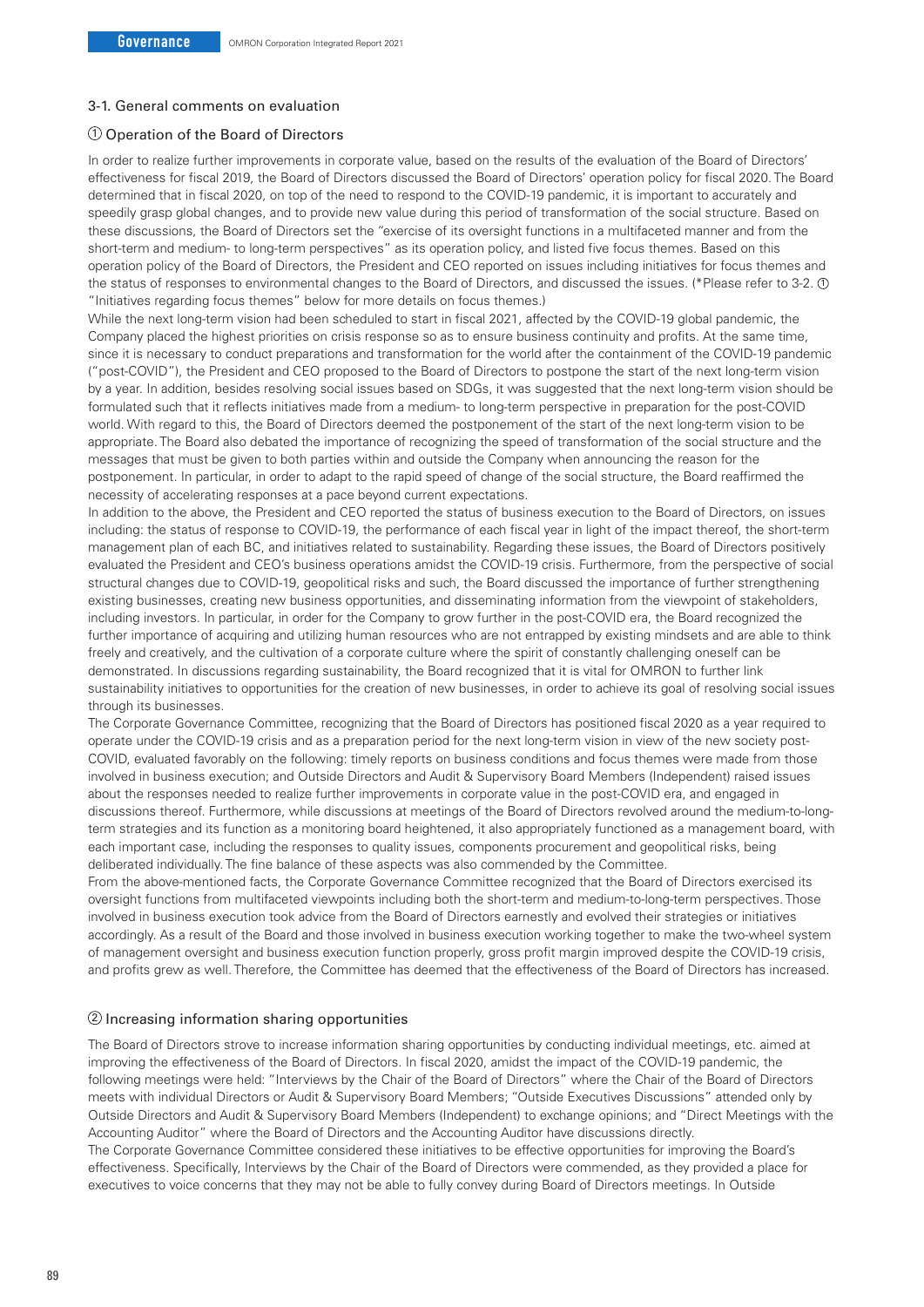Executives Discussions, younger management executives introduced new businesses, which allowed for a deeper understanding of each of the Company's businesses as well as of the next-generation management personnel. In a Direct Meeting with the Accounting Auditor, a discussion was conducted about the medium to long term based on the Accounting Auditor's auditing knowledge. In this meeting, due to the different perspectives and stances of the Accounting Auditor and Directors and Audit & Supervisory Board Members, the subjects could not be sufficiently deliberated. The Committee requested that they should carefully determine the themes and consider how to proceed the discussion more smoothly from the next time onwards. Regarding on-site visits that could not be conducted due to the impact of COVID-19, since these visits are an important activity that allows Outside Executives to have a sense of the Company's businesses, the Committee requested for their resumption depending on the situation of the pandemic.

## 3-2. Overview of Board of Directors' Operations

## $0$  Initiatives regarding focus themes

## **Focus theme: Business operations with COVID-19 in mind**

As COVID-19 has a material impact on business, the Board of Directors has set "Business operations with COVID-19 in mind" as one of its focus themes. Based on this, the President and CEO has set  $\Phi$  placing the highest priority on the safety and health of employees,  $\oslash$  fulfilling our supply responsibilities in the supply chain, and  $\oslash$  securing business performance as an emergency mode as the three pillars of business operations, and the Board of Directors reported on the status of infections and measures, the global production system, careful management of fixed costs, and measures to improve earning ability. With regard to this, the Board of Directors confirmed that the safety and health of employees is our highest priority, and discussed the stable supply of products through the tri-polar framework between Japan, China, and Southeast Asia, the supply–demand trends and procurement status of key components such as semiconductors, and the need for growth investment despite the careful management of fixed costs. In particular, concerns over a further worsening of supply shortage of semiconductors were discussed and shared. Through continuous monitoring by the Board of Directors, the Company fulfilled its social responsibility towards employees and the supply chain based on its corporate principles. Even amidst the COVID-19 crisis, the Company increased its profits through improving its gross profit margin and other means. The Corporate Governance Committee commends such achievement and deems that the Board of Directors has appropriately exercised its oversight functions.

## **Focus theme: Response to increasing geopolitical risks**

As the relationships between countries evolve and become more complex by the day, and such changes have a material impact on business and performance, the Board of Directors has set "Response to increasing geopolitical risks" as a focus theme. Based on this, the President and CEO regularly reported to the Board of Directors about changes in the business environment in each region and how performance is being impacted, in relation to topics about business performance. The President and CEO also reported on the optimal production, R&D, and the ideal management of intellectual property, as well as systems that can speedily detect and provide insight about changes in legal regulations that will affect each business. In response, the Board discussed the need to constantly bear in mind the fact that relationships between countries may evolve beyond the previous scope of expectations. In particular, due to rapid changes in geopolitical risks, the Board recognized that risk management based on an assessment of each country's circumstances is a necessary task, and confirmed that the Board will continue this discussion. The impact of geopolitical risks is reported at Board of Directors meetings, and appropriate responses are discussed. Responses against geopolitical risks are incorporated into the internal control system, and the Board of Directors sufficiently monitors such risks and recognizes the issues that must be tackled going forward. Therefore, the Corporate Governance Committee deems that the Board of Directors has appropriately exercised its oversight functions.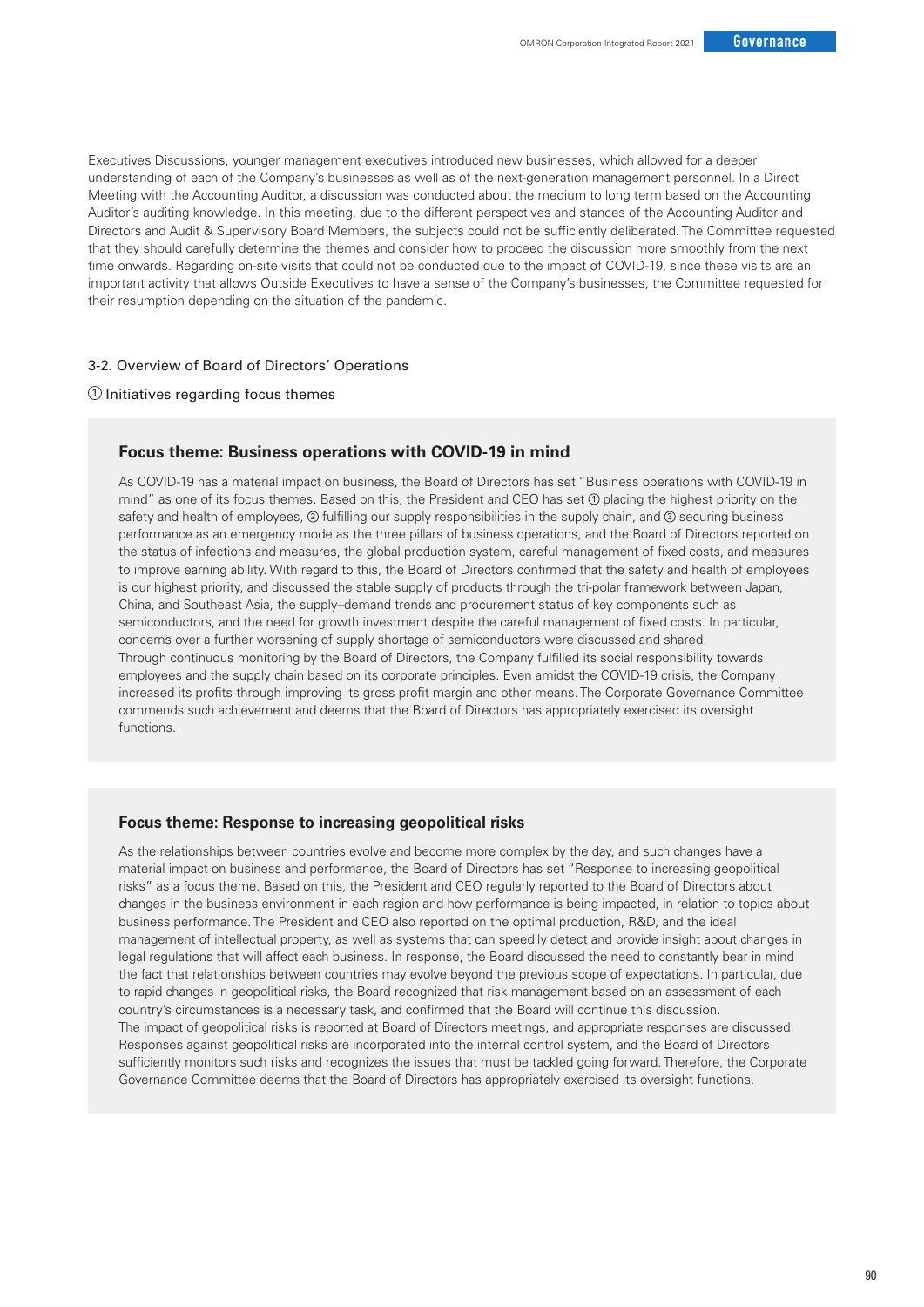## **Focus themes: Determination of the direction of next long-term vision with new values in mind Creation of new businesses in the period of transformation and taking on the challenge of new business model development**

Continuing from the previous fiscal year, the Board of Directors has set the "Determination of the direction of next long-term vision with new values in mind" as a focus theme relating to the next long-term vision, which is being formulated. In addition, the Board has set the "Creation of new businesses in the period of transformation and taking on the challenge of new business model development" as a focus theme. Based on this, at Board of Directors meetings, the President and CEO reflected the current state of the assumptions and targets set for the next longterm vision, raised at Board of Directors meetings in the previous fiscal year. Furthermore, the President and CEO reported to the Board about the next long-term vision based on the post-COVID worldview and changes in values, as well as the direction of new businesses that use existing businesses as their starting point. Regarding this, the Board discussed how one's viewpoint can widen through exchanges with people from different industries, the employment of human resources with specialized expertise, and the utilization of talented personnel obtained through M&As, since the nurturing of next-generation leaders who can guide the Company towards the next long-term vision is an important issue that is necessary for further growth. At the same time, the Board recognized the importance of creating a corporate culture that encourages employees to take on challenges, and the necessity of building mechanisms that enable trial and error. Regarding the creation of new businesses, the Board recognized that the active utilization of corporate venture capitals will be important going forward. Furthermore, in order to realize its goals, the Board concluded that it is important to link the Company's goals to the dreams and ambitions of employees. The President and CEO also gave an interim report on the next long-term vision regarding the Industrial Automation Business and the Healthcare Business, which are mainstay businesses. In the interim report, the President and CEO reflected on each of the two above businesses over the past ten years, and reported on the social issues of each business domain in the next decade, the technologies and new business models required to resolve those issues, as well as on the status of reviews of M&A and alliances. With regard to this, the Board of Directors discussed the possibility of realizing the creation of new businesses and measures. In particular, based upon that discussion, the Board recognized that it is necessary to employ a more flexible human resources strategy throughout the Company, since the implementation of measures for new businesses will require human resources with vastly different capabilities.

Regarding the next long-term vision, the Board displayed their awareness of issues based on changes in the external environment, including the COVID-19 crisis and geopolitical risks. The Committee commends the Board for making steady progress towards completion within fiscal 2021. Furthermore, since discussions are being made at Board of Directors meetings about issues and tasks necessary for further growth, the Corporate Governance Committee deems that it has appropriately exercised its oversight functions. The Committee has also verified that the Board will continue to fulfill its oversight functions in preparation for the start of the next long-term vision in fiscal 2022.

#### **Focus theme: Building a new core information system**

As IT systems vary between business divisions and regions, recognizing the importance of having a unified system globally, the Board of Directors has set "Building a new core information system" as a focus theme, for the third year following fiscal 2018 and fiscal 2019. Based on this, the President and CEO reported to the Board of Directors that the planning phase is progressing according to schedule and the advanced introduction of a portion of the systems, including the purchase of indirect materials and reimbursements, is progressing smoothly, but that it is necessary to review the scope of implementation due to the issue of a lack of IT personnel. Regarding this, the Board discussed the importance of spreading awareness throughout the Company that they are building an operational process that must be compatible with system flows based on global standards, the importance of bridging the people in charge of bringing this large-scale decade-long project to its fruition, the people on site, and the human resources who are constructing the system, as well as the need to continue discussions on this theme, from the standpoint of scale and difficulty. In particular, the Board recognized that the most important issue which should be the top priority is to secure and allocate talented personnel from each business division.

The Board discussed the key mindset and human resources needed for this large-scale project at meetings by leveraging the experience and insights of the Outside Executives, and as a result of the discussions, the future direction of monitoring became clarified. Thus, the Corporate Governance Committee judges that the effectiveness of the Board of Directors has appropriately exercised its oversight functions.